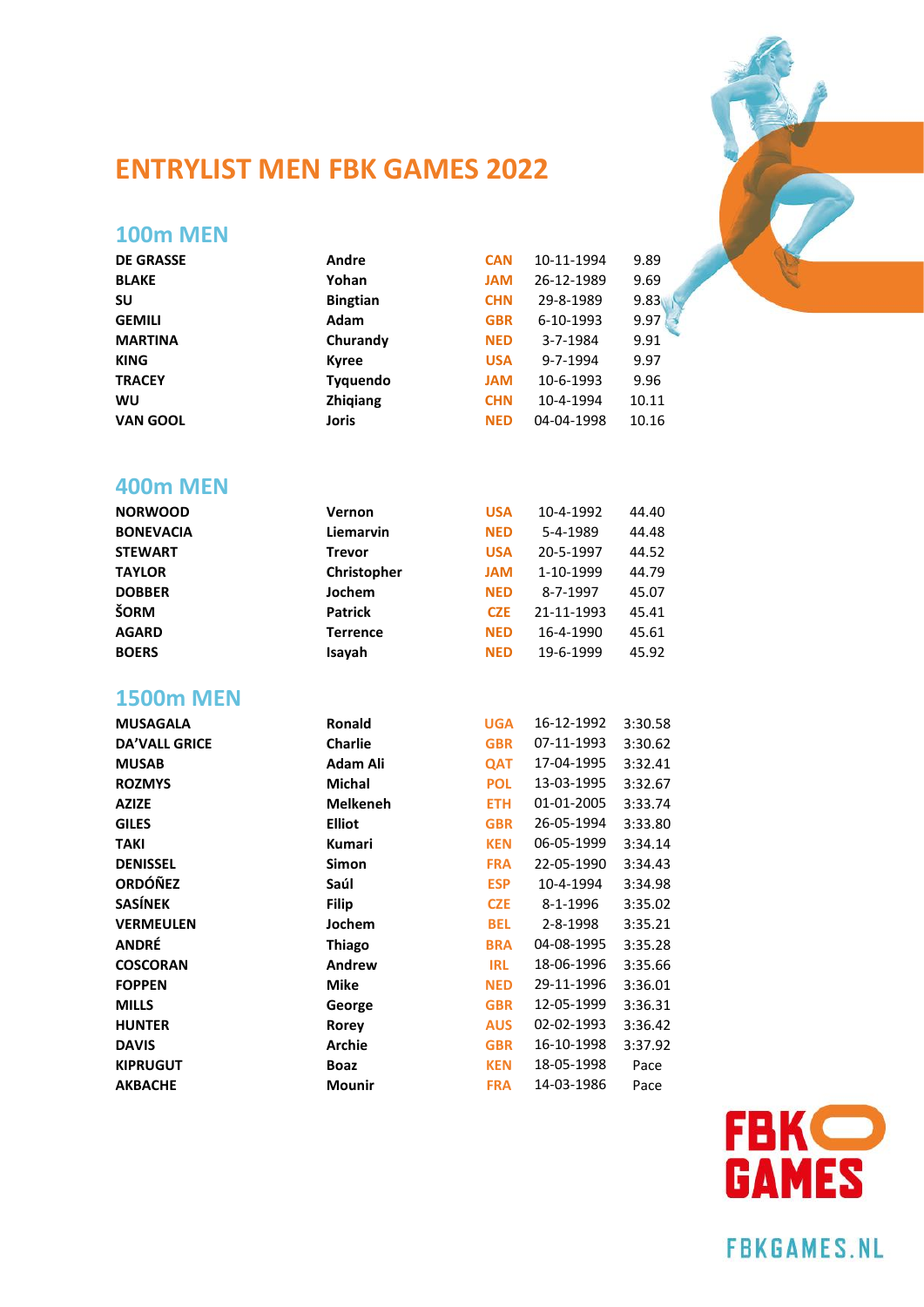# **110mH MEN**

| <b>ORTEGA</b>           | Orlando         | <b>ESP</b> | 29-7-1991  | 12.94 |
|-------------------------|-----------------|------------|------------|-------|
| <b>ROBERTS</b>          | <b>Daniel</b>   | <b>USA</b> | 13-11-1997 | 13.00 |
| <b>THOMAS</b>           | <b>Damion</b>   | <b>JAM</b> | 29-6-1999  | 13.11 |
| <b>TRABER</b>           | Gregor          | <b>GER</b> | 2-12-1992  | 13.21 |
| <b>TRAJKOVIC</b>        | Milan           | <b>CYP</b> | 17-3-1992  | 13.25 |
| <b>DAL MOLIN</b>        | Paolo           | <b>ITA</b> | 31-7-1987  | 13.27 |
| <b>RODRIGUES</b>        | Eduardo         | <b>BRA</b> | 8-10-1995  | 13.30 |
| <b>SMET</b>             | <b>Koen</b>     | <b>NED</b> | 9-8-1992   | 13.50 |
| <b>VAN DER SCHAAF</b>   | Liam            | <b>NED</b> | 8-10-1998  | 13.61 |
| 400mH MEN               |                 |            |            |       |
| <b>BARR</b>             | <b>Thomas</b>   | <b>IRL</b> | 24-7-1992  | 47.97 |
| <b>KENDZIERA</b>        | <b>David</b>    | <b>USA</b> | 9-1-1994   | 48.38 |
| <b>PREIS</b>            | Constantin      | <b>GER</b> | 16-5-1998  | 48.60 |
| <b>BRAND</b>            | Dany            | <b>SUI</b> | 23-2-1996  | 48.96 |
| <b>ANGELA</b>           | Ramsey          | <b>NED</b> | 6-11-1999  | 49.07 |
| <b>MCALISTER</b>        | <b>Chris</b>    | <b>GBR</b> | 3-12-1995  | 49.16 |
| <b>SMIDT</b>            | <b>Nick</b>     | <b>NED</b> | 2-5-1997   | 49.28 |
| <b>CHALMERS</b>         | <b>Alastair</b> | <b>GBR</b> | 31-3-2000  | 49.55 |
| <b>POLE VAULT MEN</b>   |                 |            |            |       |
| <b>DUPLANTIS</b>        | <b>Armand</b>   | <b>SWE</b> | 10-11-1999 | 6.15  |
| <b>WOOTEN</b>           | Jacob           | <b>USA</b> | 22-4-1997  | 5.90  |
| <b>COPPELL</b>          | <b>Harry</b>    | <b>GBR</b> | 11-7-1996  | 5.85  |
| <b>VLOON</b>            | Menno           | <b>NED</b> | 11-5-1994  | 5.85  |
| <b>MARSCHALL</b>        | <b>Kurtis</b>   | <b>AUS</b> | 25-4-1997  | 5.82  |
| <b>BROEDERS</b>         | <b>Ben</b>      | <b>BEL</b> | 21-6-1995  | 5.81  |
| <b>IRWIN</b>            | Andrew          | <b>USA</b> | 23-1-1993  | 5.80  |
| <b>KOPPELAAR</b>        | <b>Rutger</b>   | <b>NED</b> | 1-5-1993   | 5.80  |
| <b>RICHARTZ</b>         | <b>Nate</b>     | <b>USA</b> | 02-11-1994 | 5.70  |
| <b>JAVELINTHROW MEN</b> |                 |            |            |       |
| <b>VETTER</b>           | Johannes        | <b>GER</b> | 26-3-1993  | 97.76 |
| <b>PETERS</b>           | Anderson        | GRN        | 21-10-1997 | 93.07 |
| <b>HOFMANN</b>          | <b>Andreas</b>  | <b>GER</b> | 16-12-1991 | 92.06 |
| <b>WEBER</b>            | Julian          | <b>GER</b> | 29-8-1994  | 88.29 |
| <b>ČAKŠS</b>            | <b>Gatis</b>    | <b>LAT</b> | 13-6-1995  | 87.57 |
| <b>VAN OPHEM</b>        | <b>Thomas</b>   | <b>NED</b> | 6-9-1992   | 80.70 |
| <b>HERMAN</b>           | Timothy         | <b>BEL</b> | 19-10-1990 | 80.48 |
|                         |                 |            |            |       |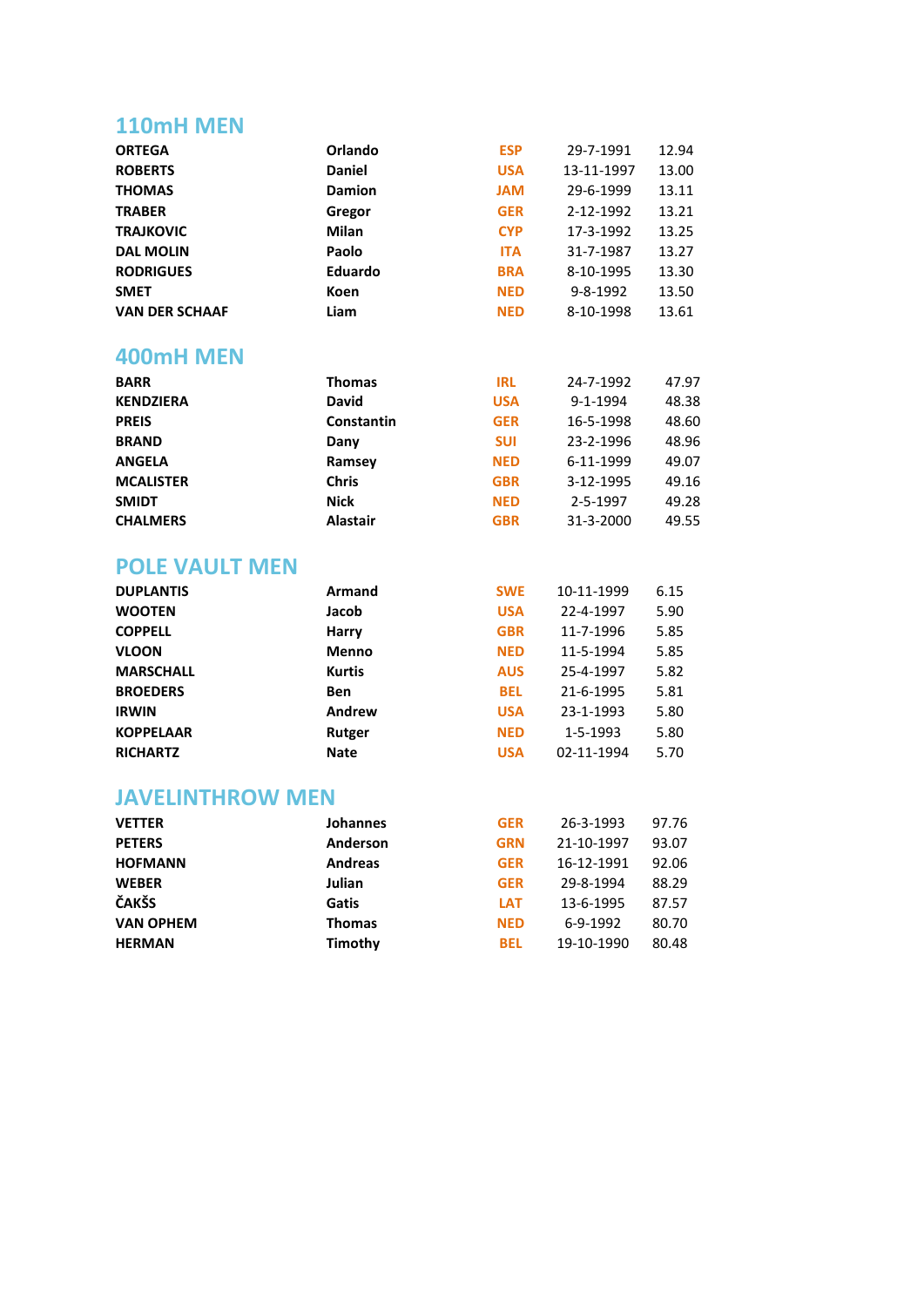# **ENTRYLIST WOMEN FBK GAMES 2022**

#### **100m WOMEN**

| <b>SCHIPPERS</b>      | Dafne                   | <b>NED</b> | 15-6-1992      | 10.81 |
|-----------------------|-------------------------|------------|----------------|-------|
| <b>NEITA</b>          | Daryll                  | <b>GBR</b> | 29-8-1996      | 10.93 |
| <b>WHITE</b>          | Kayla                   | <b>USA</b> | 24-9-1996      | 10.95 |
| <b>ROSA</b>           | <b>Vitoria Cristina</b> | <b>BRA</b> | 12-1-1996      | 11.03 |
| SMITH-BARNETT         | Destiny                 | <b>USA</b> | 26-7-1996      | 11.06 |
| <b>LANSIQUOT</b>      | <b>Imani</b>            | <b>GBR</b> | 17-12-1997     | 11.09 |
| <b>SAMUEL</b>         | Jamile                  | <b>NED</b> | 24-4-1992      | 11.10 |
| <b>KORA</b>           | Salomé                  | <b>SUI</b> | 8-6-1994       | 11.12 |
| <b>VAN HUNENSTIJN</b> | Marije                  | <b>NED</b> | $2 - 3 - 1995$ | 11.13 |

#### **400m WOMEN**

| <b>JONATHAS</b> | <b>Wadeline</b> | <b>USA</b> | 19-2-1998      | 49.60 |
|-----------------|-----------------|------------|----------------|-------|
| <b>GÓMEZ</b>    | Roxana          | <b>CUB</b> | 7-1-1999       | 49.71 |
| <b>KLAVER</b>   | Lieke           | <b>NED</b> | 20-8-1998      | 50.98 |
| <b>AZEVEDO</b>  | Cátia           | <b>POR</b> | 9-3-1994       | 50.59 |
| <b>YEARGIN</b>  | <b>Nicole</b>   | <b>GBR</b> | 11-8-1997      | 50.96 |
| <b>SCHWAB</b>   | Corinna         | <b>GER</b> | 5-4-1999       | 51.51 |
| <b>MARINHO</b>  | <b>Tiffani</b>  | <b>BRA</b> | $6 - 5 - 1999$ | 51.84 |
| <b>SAALBERG</b> | <b>Eveline</b>  | <b>NED</b> | 30-7-1998      | 52.19 |

#### **800m WOMEN**

| <b>KIPYEGON</b>        | Faith            | <b>KEN</b> | 10-1-1994      | 1:57.68 |
|------------------------|------------------|------------|----------------|---------|
| <b>ALMANZA</b>         | <b>Rose Mary</b> | <b>CUB</b> | 13-7-1992      | 1:56.28 |
| <b>NAKAAYI</b>         | Halima           | <b>UGA</b> | 16-10-1994     | 1:58.03 |
| <b>BISSET</b>          | Catriona         | <b>AUS</b> | 1-3-1994       | 1:58.09 |
| <b>TROST</b>           | Katharina        | <b>GER</b> | 28-6-1995      | 1:58.68 |
| <b>LYAKHOVA</b>        | Olha             | <b>UKR</b> | 18-03-1992     | 1:58.64 |
| <b>DEBUES-STAFFORD</b> | Gabriela         | <b>CAN</b> | 13-9-1995      | 1:58.70 |
| <b>HERING</b>          | Christina        | <b>GER</b> | 9-10-1994      | 1:59.41 |
| <b>BAKER</b>           | <b>Ellie</b>     | <b>GBR</b> | $3 - 6 - 1998$ | 1:59.54 |
| <b>OBOYA</b>           | <b>Bendere</b>   | <b>AUS</b> | 17-4-2000      | 2:01.92 |
| <b>DAMINK</b>          | <b>Marissa</b>   | <b>NED</b> | 24-10-1995     | 2:02.38 |
| <b>BAUMANN</b>         | Jackie           | <b>GER</b> | 24-8-1995      | Pace    |
|                        |                  |            |                |         |



**FBKGAMES.NL** 

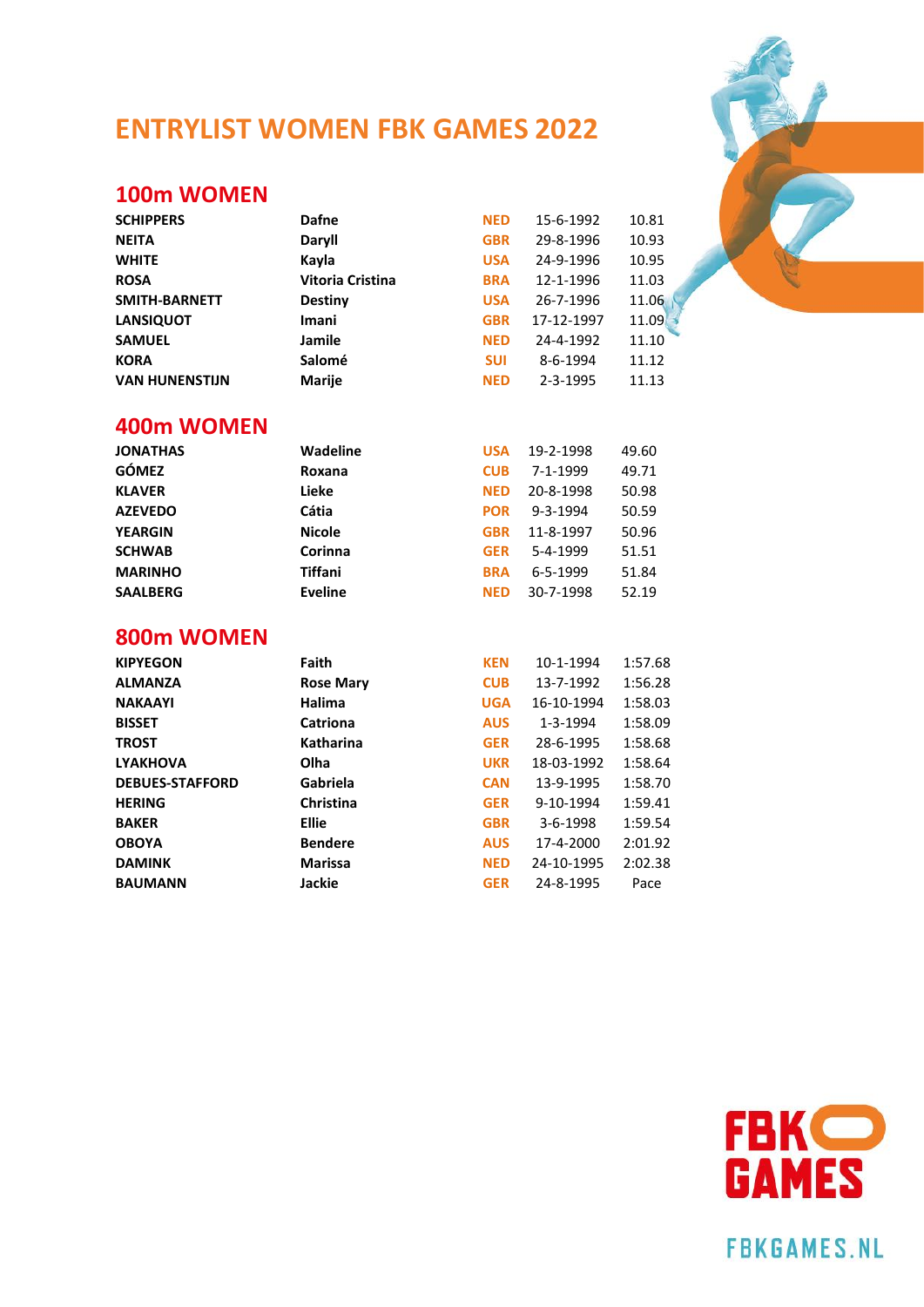# **10000m WOMEN**

| <b>GIDEY</b>       | Letesenbet              | <b>ETH</b> | 20-3-1998           | 29:01.03                     |
|--------------------|-------------------------|------------|---------------------|------------------------------|
| <b>AYANA</b>       | <b>Almaz</b>            | <b>ETH</b> | 21-11-1991          | 29:17.45                     |
| <b>TSEGAY</b>      | Gudaf                   | <b>ETH</b> | 23-1-1997           | 29:39.42                     |
| <b>GEBRESELAMA</b> | <b>Tsigie</b>           | <b>ETH</b> | 30-9-2000           | 30:06.01                     |
| <b>GEMECHU</b>     | <b>Tsehay</b>           | <b>ETH</b> | 12-12-1998          | 30:19.29                     |
| <b>YEHUALAW</b>    | Yalemzerf               | <b>ETH</b> | 3-8-1999            | 30:20.77                     |
| <b>CHERONO</b>     | Eva                     | <b>KEN</b> | 15-8-1996           | 30:49.23                     |
| <b>MCCOLGAN</b>    | <b>Eilish</b>           | <b>GBR</b> | 25-11-1990          | 30:58.94                     |
| <b>NIYOMUKUNZI</b> | <b>Francine</b>         | <b>BDI</b> | 1-8-1999            | $\qquad \qquad \blacksquare$ |
| <b>MULATE</b>      | <b>Bosena</b>           | <b>ETH</b> | 21-11-2001          | 31:01.54                     |
| <b>BAHTA</b>       | <b>Meraf</b>            | <b>SWE</b> | 24-6-1998           | 31:08.05                     |
| <b>TESFU</b>       | Dolshi                  | <b>ERI</b> | 17-6-1999           | 31:12.86                     |
| <b>CHESANG</b>     | <b>Stella</b>           | <b>UGA</b> | 1-12-1996           | 31:38.70                     |
| <b>AWOKE</b>       | <b>Asnakesh</b>         | <b>ETH</b> | 1-11-1995           | 31:39.67                     |
| <b>KIPKEMBOI</b>   | <b>Margaret Chelimo</b> | <b>KEN</b> | 9-2-1993            | 32:04.67                     |
| <b>TESHOME</b>     | Tadu                    | <b>ETH</b> | 9-6-2001            | 32:50.9h                     |
| <b>GEBRZIHAIR</b>  | Girmawit                | <b>ETH</b> | 21-11-2001          | 30:53.53                     |
| <b>FEYSA</b>       | Hawi                    | <b>ETH</b> | 1-2-1999            | 31:48.9h                     |
| <b>ALEM</b>        | <b>Mizan</b>            | <b>ETH</b> | 22-1-2002           | 32:53.0h                     |
| <b>MINSEWO</b>     | <b>Abersh</b>           | <b>ETH</b> | 22-2-2001           | $\overline{\phantom{0}}$     |
| <b>TAYE</b>        | Ejgayehu                | <b>ETH</b> | 10-2-2000           | $\overline{\phantom{0}}$     |
| <b>FENTIE</b>      | <b>Kalkidan</b>         | <b>ETH</b> | 9-5-1998            |                              |
| <b>BELAYNEH</b>    | Fantaye                 | <b>ETH</b> | 15-9-2000           |                              |
| <b>CHESANG</b>     | <b>Prisca</b>           | <b>UGA</b> | 7-8-2003            |                              |
| <b>CHEBET</b>      | <b>Esther</b>           | <b>UGA</b> | 9-10-1997           | Pace                         |
|                    |                         |            |                     |                              |
| <b>100mH WOMEN</b> |                         |            |                     |                              |
| <b>ALI</b>         | <b>Nia</b>              | <b>USA</b> | 23-10-1998          | 12.34                        |
| <b>VISSER</b>      | <b>Nadine</b>           | <b>NED</b> | 9-2-1995            | 12.51                        |
| <b>ANDERSON</b>    | <b>Britany</b>          | <b>JAM</b> | 3-1-2001            | 12.40                        |
| <b>MARSHALL</b>    | <b>Tonea</b>            | <b>USA</b> | 17-12-1998          | 12.44                        |
| <b>CLEMONS</b>     | Christina               | <b>USA</b> | 29-5-1990           | 12.51                        |
| <b>JONES</b>       | Tia                     | <b>USA</b> | 8-9-2000            | 12.59                        |
| <b>CHARLTON</b>    | Devynne                 | <b>BAH</b> | 26-11-1995          | 12.61                        |
| <b>SEDNEY</b>      | Zoë                     | <b>NED</b> | 15-12-2001          | 12.83                        |
| TJIN-A-LIM         | <b>Maayke</b>           | <b>NED</b> | 10-1-1998           | 13.19                        |
|                    |                         |            |                     |                              |
| <b>400mH WOMEN</b> |                         |            |                     |                              |
| <b>BOL</b>         | Femke                   |            | NED 23-2-2000 52.03 |                              |

| <b>BOL</b>        | Femke          | NED        | 23-2-2000  | 52.03 |
|-------------------|----------------|------------|------------|-------|
| <b>LITTLE</b>     | <b>Shamier</b> | <b>USA</b> | 20-3-1995  | 52.39 |
| <b>RYZHYKOVA</b>  | Anna           | <b>UKR</b> | 24-11-1989 | 52.96 |
| <b>KNIGHT</b>     | Jessie         | <b>GBR</b> | 15-6-1994  | 54.23 |
| <b>COUCKUYT</b>   | <b>Paulien</b> | <b>BEL</b> | 19-5-1997  | 54.47 |
| <b>KRAFZIK</b>    | Carolina       | <b>GER</b> | 27-3-1995  | 54.72 |
| <b>NIELSEN</b>    | Lina           | <b>GBR</b> | 13-3-1996  | 54.76 |
| <b>LEHIKOINEN</b> | Viivi          | <b>FIN</b> | 27-8-1999  | 55.42 |
|                   |                |            |            |       |